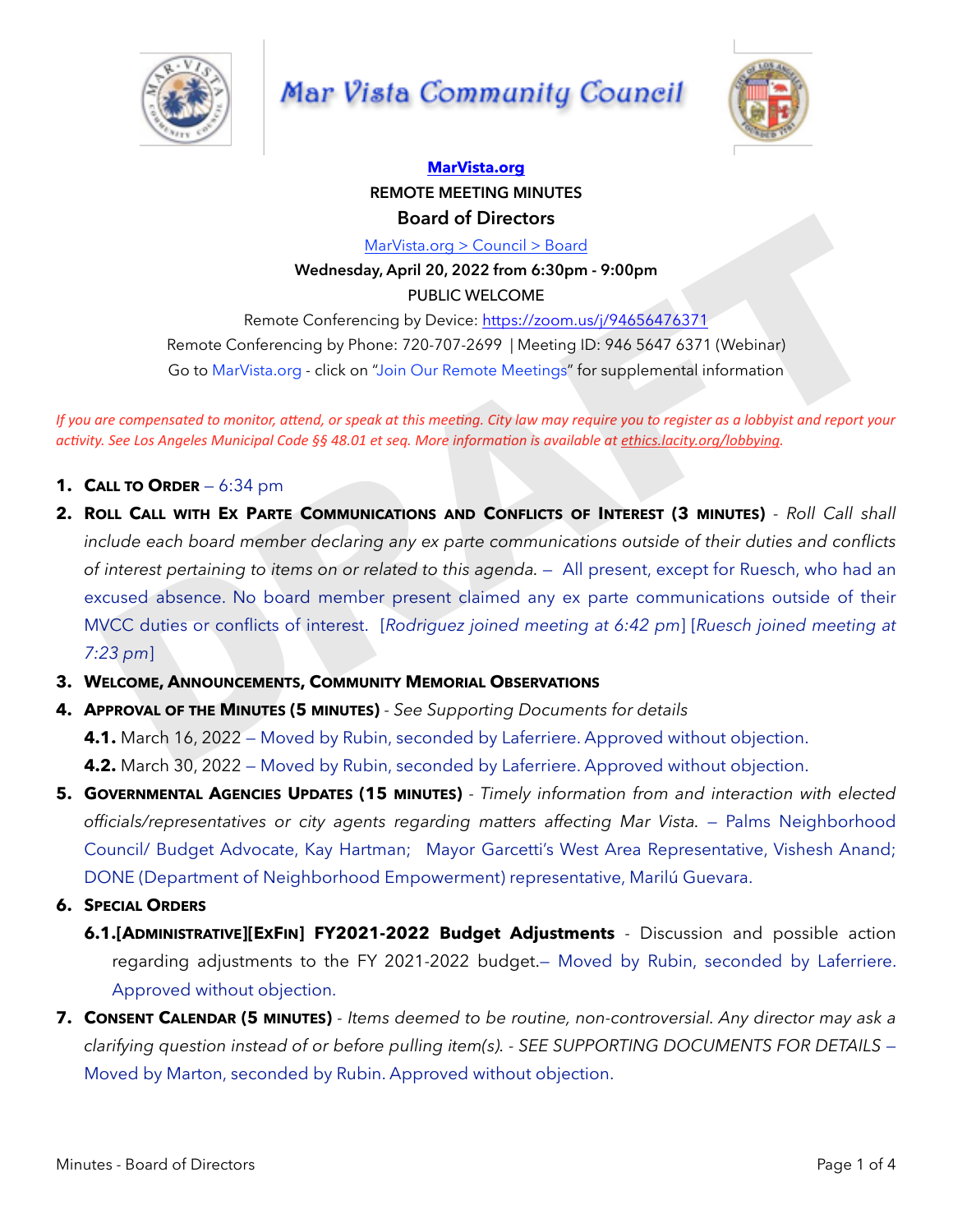- **7.1. [ADMINISTRATIVE][EXFIN] Monthly Expenditure Report** Discussion and possible action regarding the most recent Monthly Expenditure Report(s) [MER] - March 2022
- **7.2.[FUNDING] FRIENDS OF THE MAR VISTA LIBRARY NEIGHBORHOOD PURPOSE GRANT (NPG)**  Discussion and possible action regarding a Neighborhood Purpose Grant in the amount of \$3,100 to the Friends of the Mar Vista Library to "replace heavily used children's books", purchase a "Literature holder for lobby", and a "revolving dictionary displayer" for the Mar Vista Library.
- **7.3.[FUNDING][T&I] EXPENDITURE FOR MAR VISTA STUMP/TREE REMOVAL** Discussion and possible action regarding an expenditure, not to exceed, \$3,500 for the Bureau of Street Services, Urban Forestry Division to remove stumps/trees from the Mar Vista area.
- **7.4.[POLICY] MAR VISTA POSTAL SERVICE DELAYS** Discussion and possible action regarding the inadequate mail services for residences and businesses of Mar Vista.

# **8. EXCLUDED CONSENT CALENDAR ITEMS**

**9. STANDARD ORDER OF BUSINESS (90 MINUTES)** *- Discussion must be confined to the merits of the motion, focus on issues, not personalities, avoid questioning motives, and remember our job is to represent Mar Vista, not our personal or political agenda - READ SUPPORTING DOCUMENTS AND COME PREPARED.* 

# **9.1.UNFINISHED BUSINESS**

**9.1.1.[POLICY][T&I] Letter of Support for LAPD Action [Clerical Correction]** - During the March Board meeting, there was discussion and action regarding the LAPD's action on March 1, 2022 that adopted a policy placing limits on officers conducting pretextual traffic and pedestrian stops. The final vote count for the amended motion was 10 to 2 (Rubin, Tilson), 3 abstentions (Honda, Rodriguqez, Wheeler). However, the motion went from Public Comments to Board Comments without being moved or seconded. Therefore, the motion of this agenda item is for the *Letter of Support for LAPD Action* motion to be moved, seconded, and reaffirmation of the March final vote count. — Moved by Marton, seconded by Rubin. Approved without objection. **7.4. [POLICY] MAR VISTA POSTAL SERVICE DELAYS** - Discussion and possible action regarding th<br>
inadequate mail services for residences and businesses of Mar Vista.<br> **EXCLUDED CONSENT CALENDAR ITEMS**<br> **EXCLUDED CONSENT CAL** 

[*Ruesch joined meeting at 7:23 pm*]

# **9.2.NEW BUSINESS**

**9.2.1.[POLICY][PLUM] Whole Foods Application for License Type Change with Operating and Delivery Hours Extensions** - Discussion and possible action regarding Whole Foods' application to change the liquor license from a Type 20 (off-site sale of beer and wine) to a Type 21 (off-site sale of beer, wine, & distilled spirits) in conjunction with changing current operating hours *from* 7am to 10pm daily *to* 6am to 12am daily; and extend current delivery hours on weekdays until 9pm and on weekends change *from* 10am to 4pm *to* 7am to 9pm. — Motion to amend by opposing Whole Foods application unless delivery hours on weekends start at 10am instead of 7am. Made by Wheeler, seconded by Rubin, failed 12 to 2 (Rubin, Wheeler), 1 abstention (Tilson), abstentions do not count in vote tally.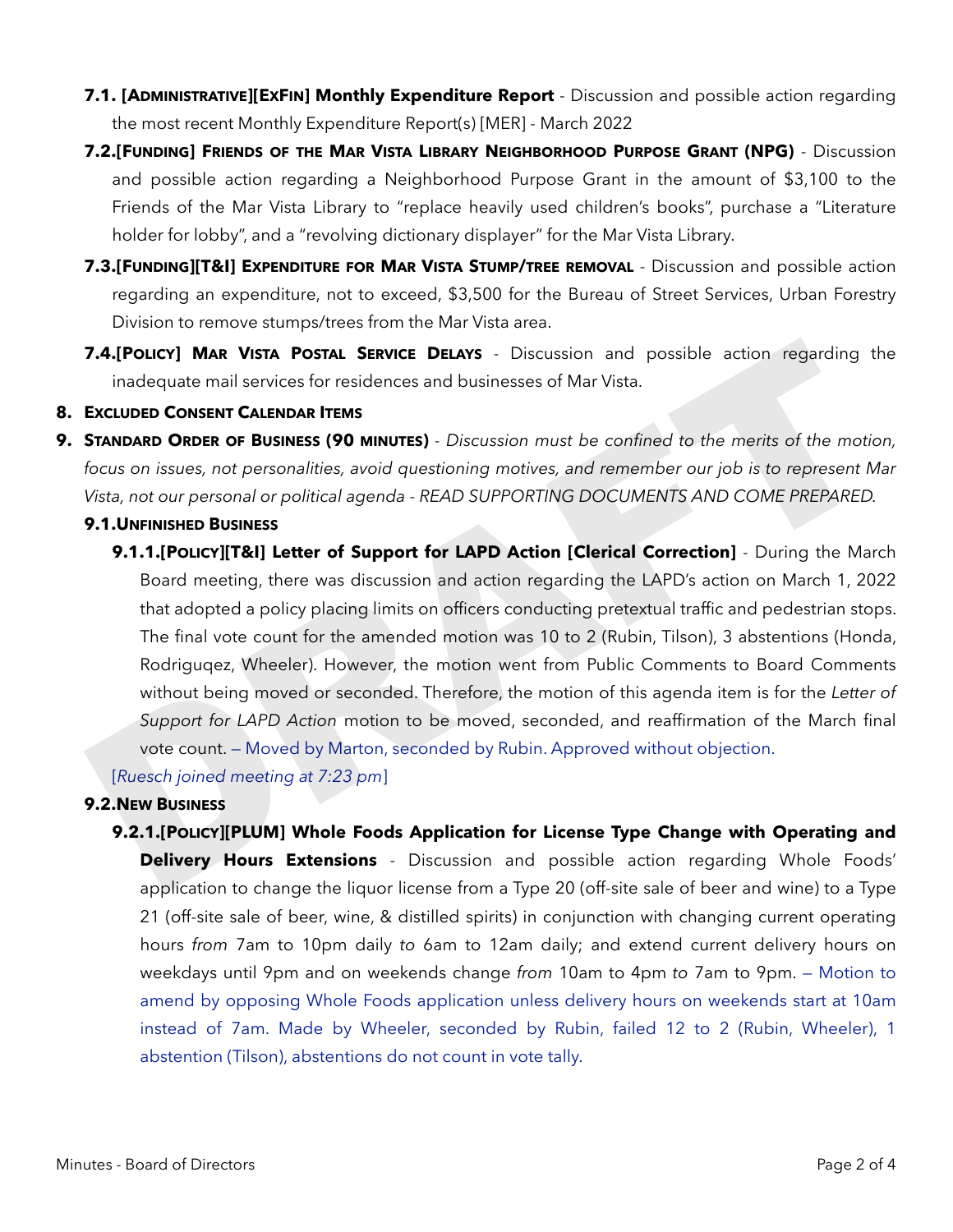Original motion moved by Laferriere, seconded by Marton. Approved 12 to 2 (Rubin, Wheeler), 1 abstention (Tilson); abstentions do not count in the vote tally.

- **9.2.2.[POLICY][PHS & HOMELESS] Request for the Enforcement of LAMC 41.18**  Discussion and possible action in support of a request to enforce LAMC 41.18 in Mar Vista. LAMC 41.18, in part, requires that, "No person shall obstruct a street, sidewalk, or other public right-of-way." The Los Angeles City Council approved LAMC 41.18 for the "public's health, safety, and welfare." — Moved by Rubin, seconded by Rodriguez. Approved 10 to 3 (Blakey, Myhra, Sharma) with 2 abstentions (Greenwald, Laferriere); abstentions do not count in the vote tally.
- **9.2.3.[POLICY][PLUM] Community Impact Statement (CIS) in Opposition to CF 22-0280** Discussion and possible action in opposition to Council File 22-0280 which, in part, "prohibits landlords from, at any time or by any means, whether direct or indirect, inquiring about an applicant's criminal history…or taking adverse action based…on an applicant's criminal history." — Moved by Marton, seconded by Laferriere. Approved 10 to 3 (Blakey, Myhra, Sharma) with 2 abstentions (Paul, Rodriguez); abstentions do not count in the vote tally. abstentions (Greenwald, Laferriere); abstentions do not count in the vote tally.<br>
9.2.3.[Poucry][PLUM] Community Impact Statement (CIS) in Opposition to CF 22-0280 .<br>
Discussion and possible action in opposition to Council
	- **9.2.4.[POLICY][PLUM] Community Impact Statement (CIS) in Support of CF 22-0277** Discussion and possible action in support of Council File 22-0277 which, in part, is to "instruct and authorize LAHD to AMEND the existing contract (C-136109) with Cask NX, LLC for the amount of \$750,000 and extend the end date to June 30, 2023, for upgrades associated with the Rent Registry Program…" — Moved by Rubin, seconded by Laferriere. Approved without objection.

# **10.REPORTS (20 MINUTES)**

### **10.1. Officer Reports**

- Chair: Kathryn Wheeler Given
- Vice-Chair: Andrew Marton
- 2nd Vice-Chair: Jordan Paul
- Secretary: Charlene Samiley
- Treasurer: Drew Ruesch

[*Ruesch left meeting at 8:34 pm*]

### **10.2. Zone Director Reports**

- Zone 1: Tyler Laferriere Given
- Zone 2: Martin Rubin Given
- Zone 3: Andrew Marton Given
- Zone 4: Jennifer Rafeedie Given
- Zone 5: Drew Ruesch
- Zone 6: Holly Tilson Given
- Zone 7: Faith Myhra

### **10.3. Committee Reports**

- Elections & Bylaws: Martin Rubin, Chair Given
- Outreach: Carolyn Honda, Chair Given
- PHS & Homeless: Andrew Marton, Chair Given